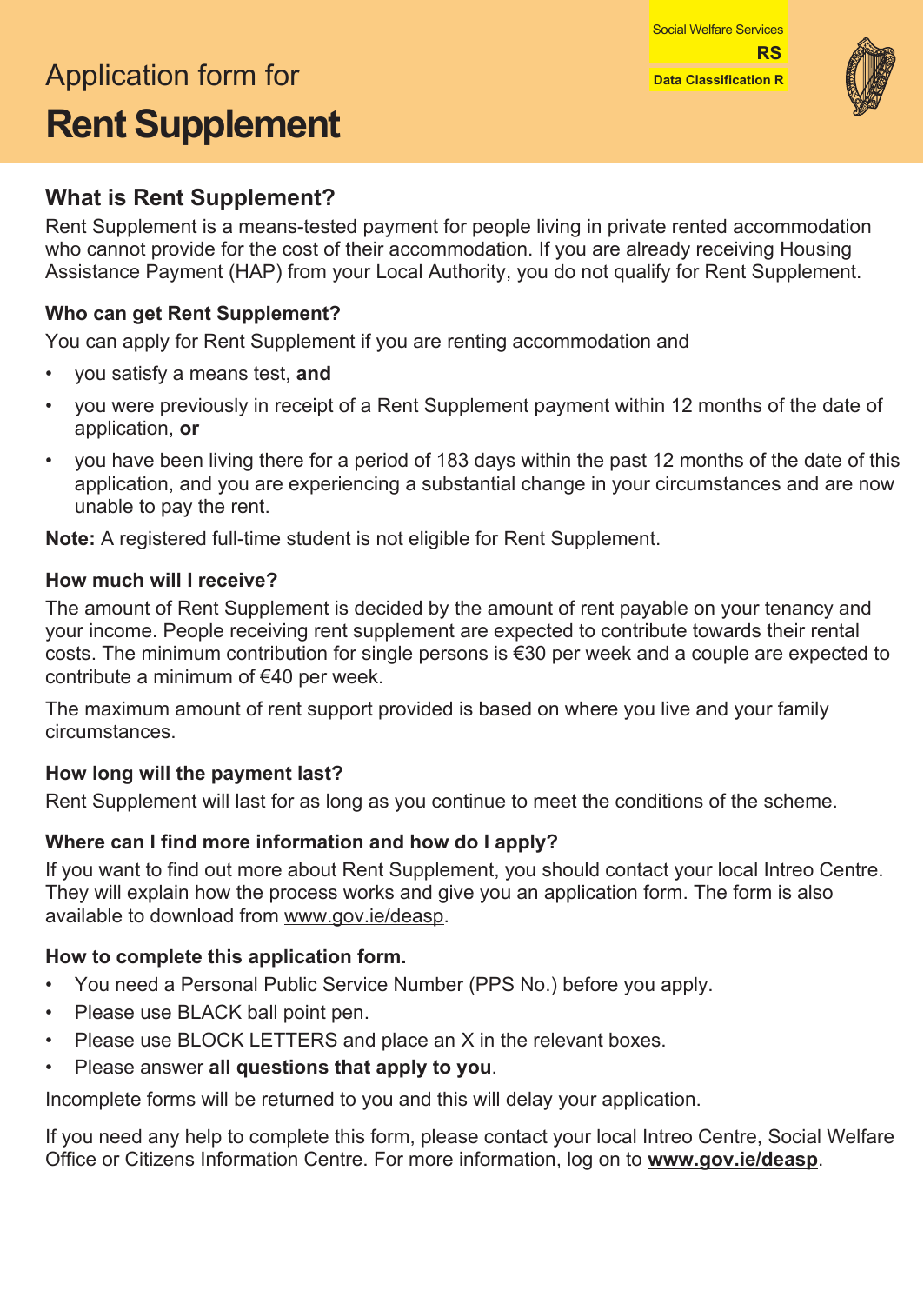| How to fill this form |  |  |
|-----------------------|--|--|
|                       |  |  |

To help us in processing your application:

- Print letters and numbers clearly.
- Use one box for each character (letter or number).

Please see example below.

| 1. Your PPS No.:                                                  | 1              | $\overline{2}$ | $\mathbf{3}$ | $\overline{\mathbf{4}}$ | 5                       | $6\phantom{1}6$ | $\overline{7}$         | T |                |                  |                  |       |              |   |   |   |              |   |  |
|-------------------------------------------------------------------|----------------|----------------|--------------|-------------------------|-------------------------|-----------------|------------------------|---|----------------|------------------|------------------|-------|--------------|---|---|---|--------------|---|--|
| 2. Title: (insert an 'X'<br>or specify)                           | Mr.            |                |              | Mrs. $ X $              |                         |                 | Ms.                    |   |                |                  |                  | Other |              |   |   |   |              |   |  |
| 3. Surname:                                                       | Μ              | U              | R            | P                       | H.                      | Y               |                        |   |                |                  |                  |       |              |   |   |   |              |   |  |
| 4. First name(s):                                                 | Μ              | A              | U            | R                       | Е                       | Е               | N                      |   |                |                  |                  |       |              |   |   |   |              |   |  |
| 5. Your first name as<br>it appears on your<br>birth certificate: | M              | A              | R            | Y                       |                         |                 |                        |   |                |                  |                  |       |              |   |   |   |              |   |  |
| 6. Birth surname:                                                 | Μ              | $\mathbf C$    | D            | Е                       | R                       | M               | $\mathbf O$            | T | $\mathsf T$    |                  |                  |       |              |   |   |   |              |   |  |
| 7. Your date of birth:                                            | $\overline{2}$ | 8              |              | $\boldsymbol{0}$        | $\overline{\mathbf{2}}$ |                 | 1                      | 9 | $\overline{7}$ | $\boldsymbol{0}$ |                  |       |              |   |   |   |              |   |  |
| 8. Your mother's<br>birth surname:                                | D<br>K         | D<br>Е         | L            | M<br>L                  | M<br>Y                  |                 | Y                      | Y | Y              | Y                |                  |       |              |   |   |   |              |   |  |
|                                                                   |                |                |              |                         |                         |                 | <b>Contact Details</b> |   |                |                  |                  |       |              |   |   |   |              |   |  |
| 9. Your address:                                                  | 1              |                | N            | Е                       | W                       |                 | S                      | T | R              | Е                | Е                | T     |              |   |   |   |              |   |  |
|                                                                   | O              | L              | D            |                         | T                       | $\mathbf O$     | W                      | N |                |                  |                  |       |              |   |   |   |              |   |  |
|                                                                   | D              | O              | N            | Е                       | G                       | A               | L                      |   | T              | $\mathbf O$      | W                | N     |              |   |   |   |              |   |  |
| <b>County</b>                                                     | D              | $\mathbf 0$    | N            | Е                       | G                       | A               | L                      |   |                |                  | <b>Post Code</b> |       |              |   |   |   |              |   |  |
| 10. Your telephone                                                | O              | N              | Е            |                         | N                       | U               | M                      | B | Е              | R                |                  | P     | Е            | R |   | В | $\mathbf O$  | X |  |
| number:                                                           | M              | $\circ$        | <b>BILE</b>  |                         |                         |                 |                        |   |                |                  |                  |       |              |   |   |   |              |   |  |
|                                                                   | O              | N              | Е            |                         | N                       | U               | M                      | B | Е              | R                |                  | P     | Е            | R |   | B | $\mathbf O$  | X |  |
|                                                                   |                | ANDLINE        |              |                         |                         |                 |                        |   |                |                  |                  |       |              |   |   |   |              |   |  |
| 11. Your email<br>address:                                        | O              | N              | E            |                         | $\mathbf C$             | H               | A                      | R | $\mathsf{A}$   | $\mathbf C$      | Т                | Е     | $\mathsf{R}$ |   | P | E | $\mathsf{R}$ |   |  |
|                                                                   | B              | O              | X            |                         |                         |                 |                        |   |                |                  |                  |       |              |   |   |   |              |   |  |
| SAMPI                                                             |                |                |              |                         |                         |                 |                        |   |                |                  |                  |       |              |   |   |   |              |   |  |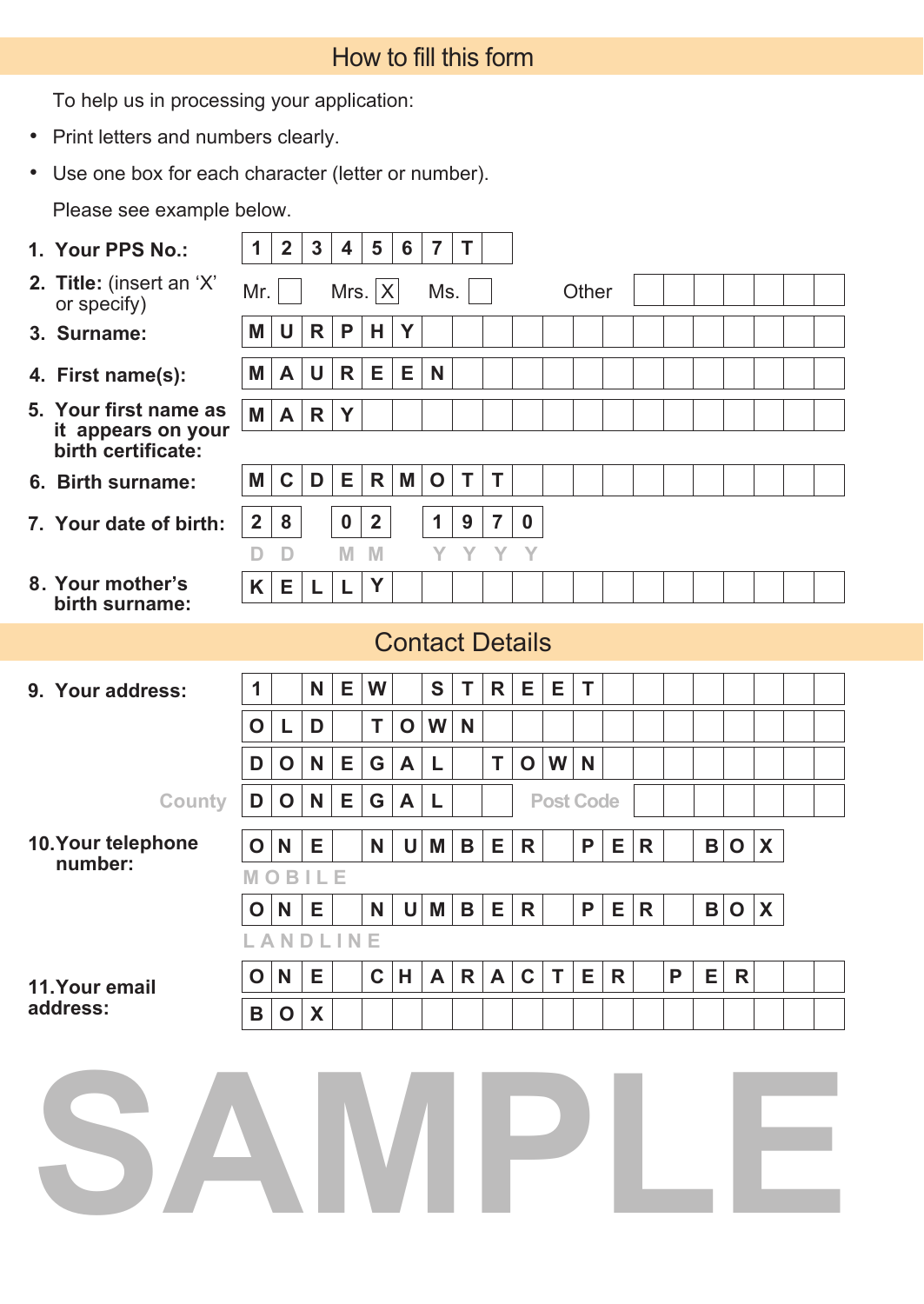# Application form for **By whom** <u>Data</u> Classification R **Rent Supplement**

For Official Use Only Date received \_ By whom

Social Welfare Services

**PRS** 



| Part 1                                                            | <b>Your own details</b>                  |
|-------------------------------------------------------------------|------------------------------------------|
| 1. Your PPS Number:                                               |                                          |
| 2. Title: (insert an X or<br>specify)                             | Mrs.<br>Ms.<br>Other<br>Mr.              |
| 3. Surname:                                                       |                                          |
| 4. First name(s):                                                 |                                          |
| 5. Your first name as it<br>appears on your birth<br>certificate: |                                          |
| 6. Birth surname:                                                 |                                          |
| 7. Your date of birth:                                            | M M<br>Y Y Y Y<br>$\mathsf{D}$<br>$\Box$ |
| 8. Your mother's birth<br>surname:                                |                                          |
|                                                                   | <b>Contact Details</b>                   |
| 9. Your address:                                                  |                                          |
|                                                                   |                                          |
|                                                                   |                                          |
| <b>County</b>                                                     | <b>Post Code</b>                         |
| 10. Your telephone                                                | MOBILE                                   |
| number:                                                           | LANDLINE                                 |
| 11. Your email address:                                           |                                          |
|                                                                   |                                          |
|                                                                   | $\sim$ $\sim$ $\sim$                     |

### **Declaration**

I declare that the information given by me on this form is truthful and complete. I understand that if any of the information I provide is untrue or misleading or if I fail to disclose any relevant information, that I will be required to repay any payment I receive from the Department and that I may be prosecuted. I undertake to immediately advise the Department of any change in my circumstances which may affect my continued entitlement.

|                                      | Date: |  |     |  |     |  |
|--------------------------------------|-------|--|-----|--|-----|--|
|                                      |       |  | IM. |  | v v |  |
| <b>Signature (not block letters)</b> |       |  |     |  |     |  |

**Warning: If you make a false statement or withhold information, you may be prosecuted leading to a fine, a prison term or both.**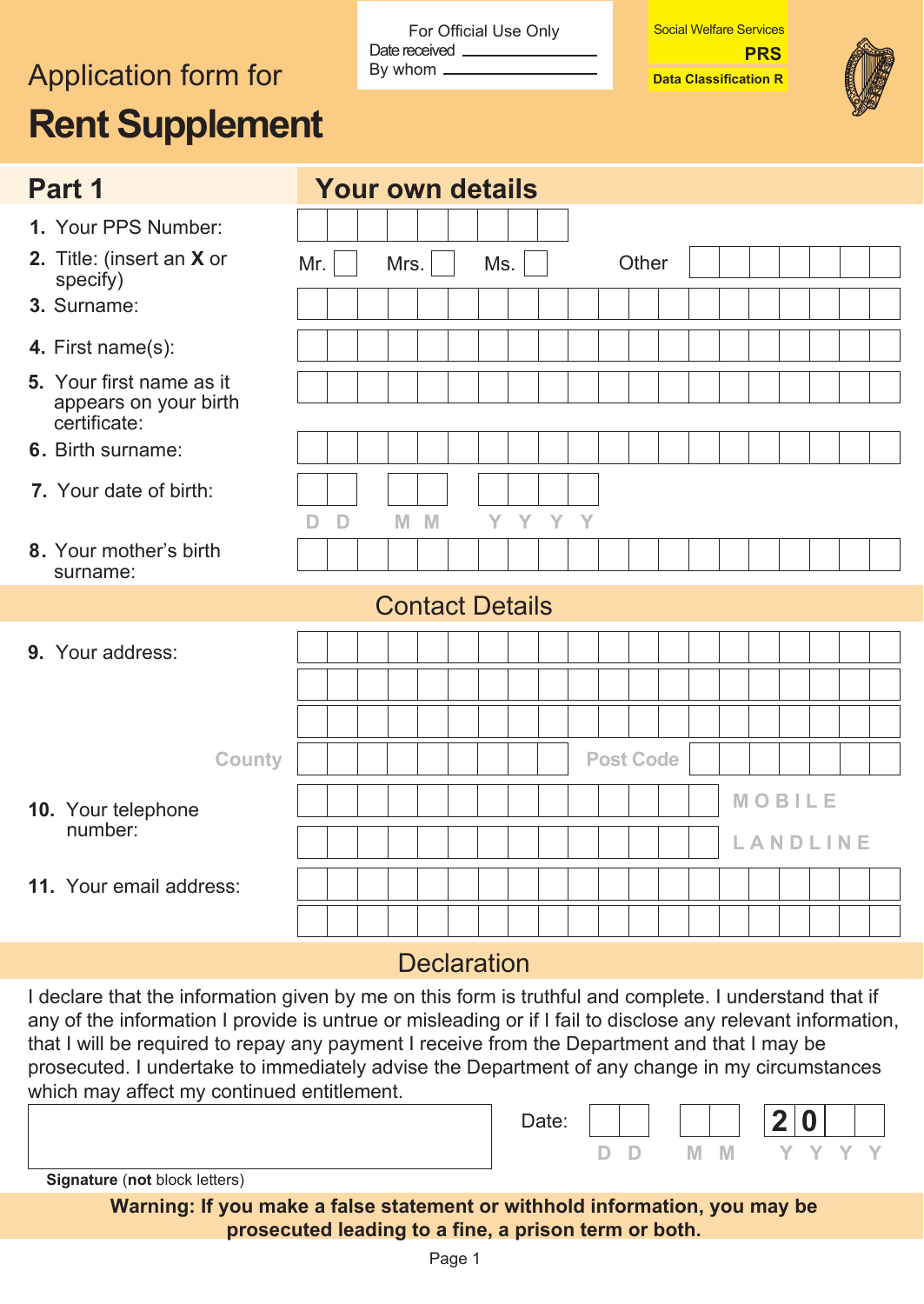| <b>Part 1</b> continued                                    | <b>Your own details</b>                                                                                                                                                |
|------------------------------------------------------------|------------------------------------------------------------------------------------------------------------------------------------------------------------------------|
| 12. Do you live alone?                                     | Yes<br>No                                                                                                                                                              |
|                                                            | 13. If you or your spouse/partner are in full-time education, please give details:                                                                                     |
|                                                            |                                                                                                                                                                        |
| income?                                                    | 14. Have you or your partner/spouse (if applicable) had a reduction in your household's weekly<br>Yes<br><b>No</b>                                                     |
|                                                            | If yes, please state why your household's income has been reduced:                                                                                                     |
|                                                            | <b>Reduced Hours</b><br><b>Reduced Hourly Rate of Pay</b>                                                                                                              |
|                                                            | Redundancy<br><b>Temporarily Laid Off</b>                                                                                                                              |
| 15. Please give your most recent employment details.       |                                                                                                                                                                        |
| Your current/last<br>employer's name:                      |                                                                                                                                                                        |
| Your current/last                                          |                                                                                                                                                                        |
| employer's address:                                        |                                                                                                                                                                        |
| Your current/last<br>employer's phone number:              |                                                                                                                                                                        |
| <b>15a</b> If you are still in employment, please provide: |                                                                                                                                                                        |
| Your previous last<br>€<br>Gross Income:                   | a week                                                                                                                                                                 |
| Your new weekly<br>€<br>reduced gross<br>earnings:         | a week                                                                                                                                                                 |
| 15b If you have been made unemployed, please provide:      |                                                                                                                                                                        |
| Last day you got paid:                                     | $\overline{2}$<br>$\boldsymbol{0}$                                                                                                                                     |
| Frequency of this                                          | Fortnightly<br>Weekly                                                                                                                                                  |
| Payment:                                                   | 4 Weekly<br><b>Calender Monthly</b>                                                                                                                                    |
| Why did this job finish:                                   |                                                                                                                                                                        |
|                                                            | 16. If you are self-employed (including farming) at present, please state:                                                                                             |
| Type of business or trade:                                 |                                                                                                                                                                        |
|                                                            | Expected reduced weekly earnings from self-employment (please estimate if neceesary)                                                                                   |
| €                                                          |                                                                                                                                                                        |
|                                                            | Note: Where possible, please attach your profit and loss account for the last 12 months,<br>together with most recent notice of assessment from Revenue Commissioners. |
| give details:                                              | 17. If you have other income from any other source (including maintenance/foreign income) please                                                                       |
| €<br>Amount:                                               | a week                                                                                                                                                                 |
| <b>Details of Source:</b>                                  |                                                                                                                                                                        |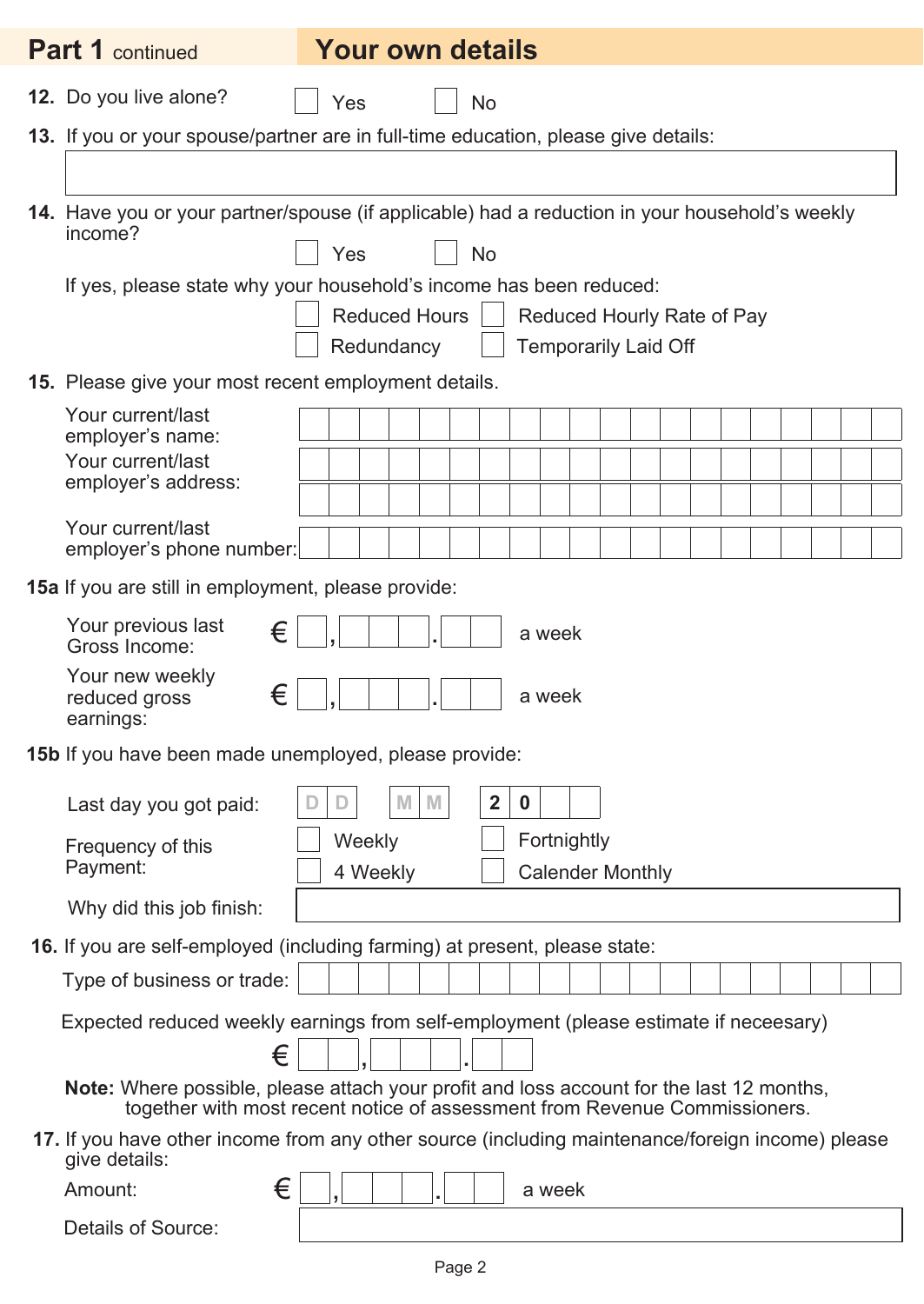# **Part 1** continued **Your own details**

| <b>18.</b> Are you in receipt of a social welfare payment                                               |     |          |  |        |  |                                                        |          |        |                         |  |       |  |  |  |                   |  |
|---------------------------------------------------------------------------------------------------------|-----|----------|--|--------|--|--------------------------------------------------------|----------|--------|-------------------------|--|-------|--|--|--|-------------------|--|
| If Yes, please state:                                                                                   |     | Yes      |  |        |  | <b>No</b>                                              |          |        |                         |  |       |  |  |  |                   |  |
| name of the scheme:                                                                                     |     |          |  |        |  |                                                        |          |        |                         |  |       |  |  |  |                   |  |
| €<br>Weekly amount:                                                                                     |     |          |  |        |  |                                                        |          | a week |                         |  |       |  |  |  |                   |  |
| Please use a blank sheet for additional information for question 17 and 18 if needed.                   |     |          |  |        |  |                                                        |          |        |                         |  |       |  |  |  |                   |  |
| Part 2                                                                                                  |     |          |  |        |  | Your spouse's, civil partner's or cohabitant's details |          |        |                         |  |       |  |  |  |                   |  |
| <b>19. Their PPS Number:</b>                                                                            |     |          |  |        |  |                                                        |          |        |                         |  |       |  |  |  |                   |  |
| 20. Title: (insert an X or<br>specify)                                                                  | Mr. |          |  | Mrs.   |  | Ms.                                                    |          |        |                         |  | Other |  |  |  |                   |  |
| 21. Their surname:                                                                                      |     |          |  |        |  |                                                        |          |        |                         |  |       |  |  |  |                   |  |
| 22. Their first name(s):                                                                                |     |          |  |        |  |                                                        |          |        |                         |  |       |  |  |  |                   |  |
| 23. Their birth surname:                                                                                |     |          |  |        |  |                                                        |          |        |                         |  |       |  |  |  |                   |  |
| <b>24.</b> Their date of birth:                                                                         |     |          |  | M<br>M |  |                                                        |          |        |                         |  |       |  |  |  | (Y/N)<br>Verified |  |
| 25. Please give your partner/spouse/cohabitant's most recent employment details.                        |     |          |  |        |  |                                                        |          |        |                         |  |       |  |  |  |                   |  |
| Their current/last<br>employer's name:                                                                  |     |          |  |        |  |                                                        |          |        |                         |  |       |  |  |  |                   |  |
| Their current/last                                                                                      |     |          |  |        |  |                                                        |          |        |                         |  |       |  |  |  |                   |  |
| employer's address:                                                                                     |     |          |  |        |  |                                                        |          |        |                         |  |       |  |  |  |                   |  |
| Their current/last<br>employer's phone number:                                                          |     |          |  |        |  |                                                        |          |        |                         |  |       |  |  |  |                   |  |
| <b>25a</b> If they are still in employment, please provide:                                             |     |          |  |        |  |                                                        |          |        |                         |  |       |  |  |  |                   |  |
| Their previous last<br>€<br>Gross Income:                                                               |     |          |  |        |  |                                                        |          | a week |                         |  |       |  |  |  |                   |  |
| Their new weekly<br>€<br>reduced gross<br>earnings.                                                     |     | ⊐"       |  |        |  |                                                        |          | a week |                         |  |       |  |  |  |                   |  |
| 25b If they have been made unemployed, please provide:                                                  |     |          |  |        |  |                                                        |          |        |                         |  |       |  |  |  |                   |  |
| Last day they got paid:                                                                                 |     |          |  | M      |  | $\overline{2}$                                         | $\bf{0}$ |        |                         |  |       |  |  |  |                   |  |
| Frequency of this<br>Payment:                                                                           |     | Weekly   |  |        |  |                                                        |          |        | Fortnightly             |  |       |  |  |  |                   |  |
|                                                                                                         |     | 4 Weekly |  |        |  |                                                        |          |        | <b>Calender Monthly</b> |  |       |  |  |  |                   |  |
| Why did this job finish?<br>26. If they are self-employed (including farming) at present, please state: |     |          |  |        |  |                                                        |          |        |                         |  |       |  |  |  |                   |  |
| Type of business or trade:                                                                              |     |          |  |        |  |                                                        |          |        |                         |  |       |  |  |  |                   |  |
| Expected reduced weekly earnings from self-employment (please estimate if neceesary)                    |     |          |  |        |  |                                                        |          |        |                         |  |       |  |  |  |                   |  |
| €                                                                                                       |     |          |  |        |  |                                                        |          |        |                         |  |       |  |  |  |                   |  |
| 27. If you have other income from any other source (including maintenance/foreign income) please        |     |          |  |        |  |                                                        |          |        |                         |  |       |  |  |  |                   |  |
| give details:<br>€<br>Amount:                                                                           |     |          |  |        |  |                                                        |          | a week |                         |  |       |  |  |  |                   |  |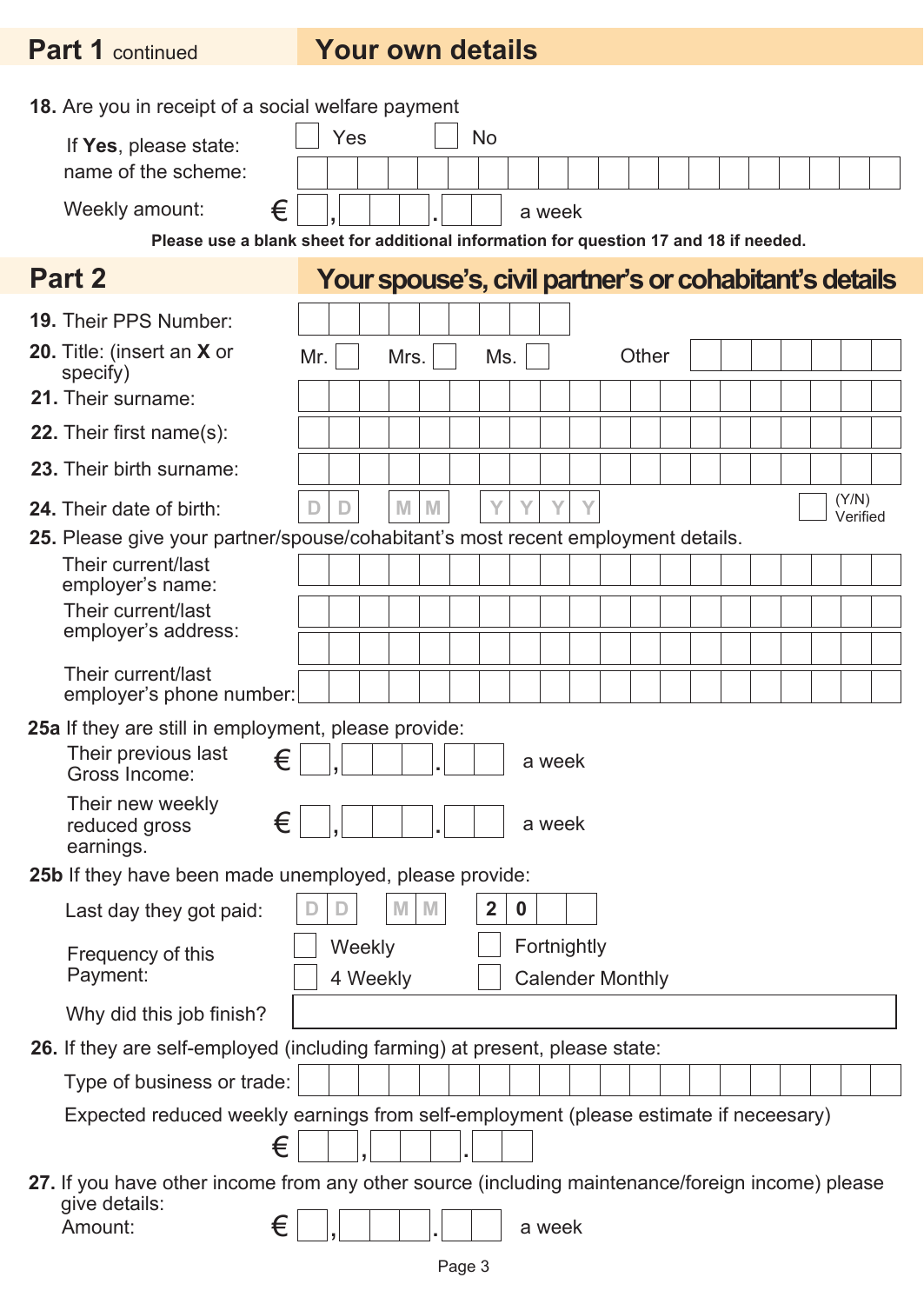# **Part 3 Your children's details**

**28.** Please give details of children under 18 years of age or 18-22 years who are still in full-time education and are dependent on you:

| <b>First Name</b> | <b>Surname</b> | Date of Birth | <b>PPS Number</b> | Relationship<br>to you | Does this<br>child live<br>with you?<br><b>YES/NO</b> |
|-------------------|----------------|---------------|-------------------|------------------------|-------------------------------------------------------|
|                   |                |               |                   |                        |                                                       |
|                   |                |               |                   |                        |                                                       |
|                   |                |               |                   |                        |                                                       |
|                   |                |               |                   |                        |                                                       |
|                   |                |               |                   |                        |                                                       |
|                   |                |               |                   |                        |                                                       |

# **Part 4 Your accommodation details**

**29.** Is there a tenancy agreement or rent book for this accommodation?

|                                                                                               |   | Yes |        |   |   | No.          |                  |        |  |                  |  |                  |          |  |  |
|-----------------------------------------------------------------------------------------------|---|-----|--------|---|---|--------------|------------------|--------|--|------------------|--|------------------|----------|--|--|
| 30. How much are you<br>€<br>paying weekly for<br>your rent as per your<br>tenancy agreement? |   |     |        |   |   |              |                  | a week |  |                  |  |                  |          |  |  |
| 30(a). Is the rent paid?                                                                      |   |     | weekly |   |   | four weekly  |                  |        |  |                  |  | calendar monthly |          |  |  |
| 30(b). Date rent last paid:                                                                   |   | D   |        | M | M | $\mathbf{2}$ | $\boldsymbol{0}$ |        |  |                  |  |                  |          |  |  |
| 30(c). Date rent is due<br>to be paid:                                                        | D | D   |        | M | M | $\mathbf{2}$ | $\boldsymbol{0}$ |        |  |                  |  |                  |          |  |  |
| 31. Landlord's full name:                                                                     |   |     |        |   |   |              |                  |        |  |                  |  |                  |          |  |  |
|                                                                                               |   |     |        |   |   |              |                  |        |  |                  |  |                  |          |  |  |
| <b>32.</b> Landlord's home<br>address:                                                        |   |     |        |   |   |              |                  |        |  |                  |  |                  |          |  |  |
|                                                                                               |   |     |        |   |   |              |                  |        |  |                  |  |                  |          |  |  |
|                                                                                               |   |     |        |   |   |              |                  |        |  |                  |  |                  |          |  |  |
| <b>County</b>                                                                                 |   |     |        |   |   |              |                  |        |  | <b>Post Code</b> |  |                  |          |  |  |
| 33. Landlord's telephone<br>number:                                                           |   |     |        |   |   |              |                  |        |  |                  |  |                  | MOBILE   |  |  |
|                                                                                               |   |     |        |   |   |              |                  |        |  |                  |  |                  | LANDLINE |  |  |
| <b>34.</b> Landlord's tax ref no.<br>(normally PPS Number)                                    |   |     |        |   |   |              |                  |        |  |                  |  |                  |          |  |  |

**Note:** If your landlord is unavailable, not immediately contactable or unwilling to share his PPS Number you can leave this section blank. We will request this information from you or from your landlord later (see **Landlord Tax Reference Number and Proof of Residency** on last page).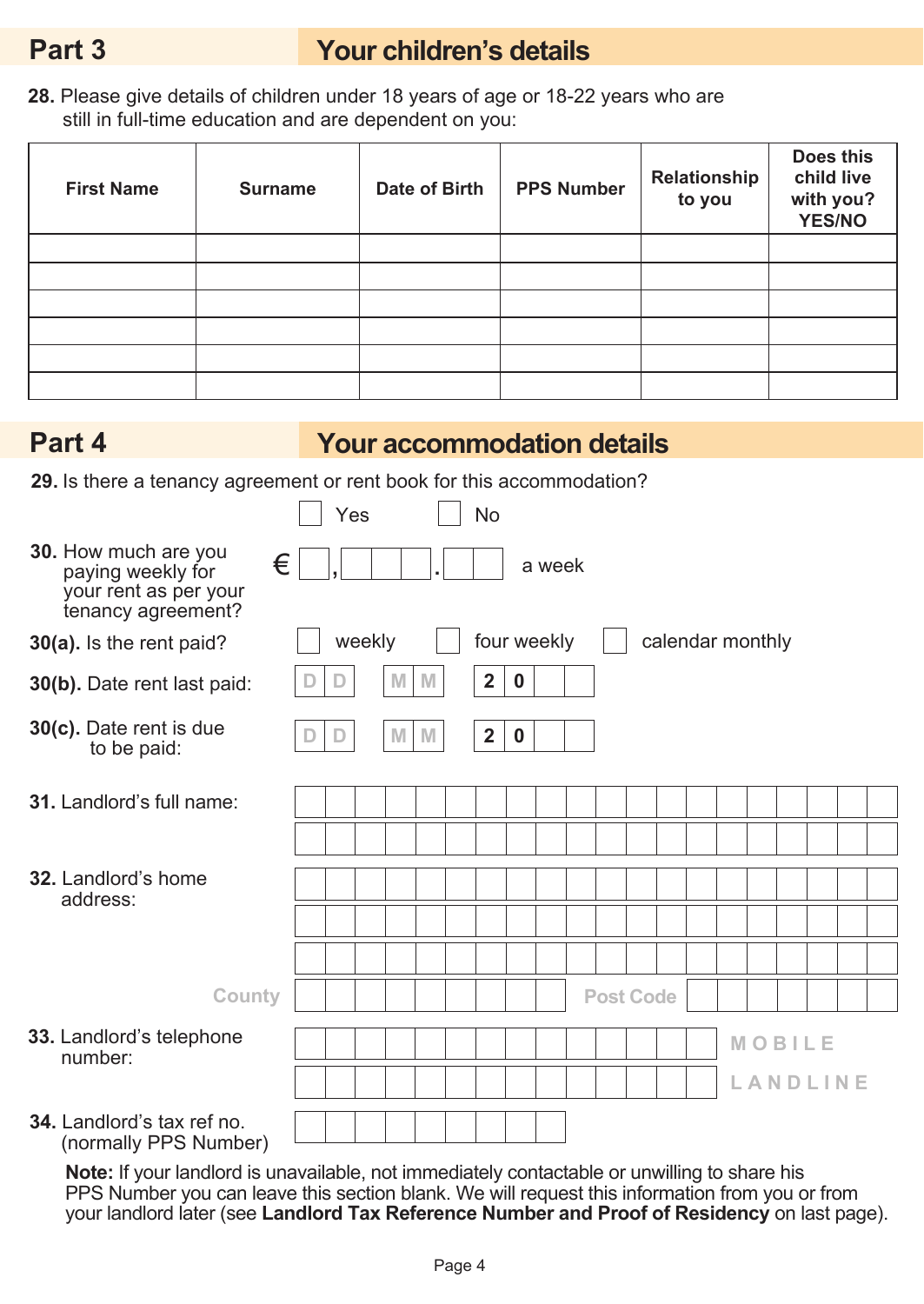# **Part 4 continued <b>Your accommodation details**

- **35.** Are you currently in an accommodation provided by the local authority, including the Housing Assistance Payment Scheme (HAP) and the Rental Accommodation Scheme (RAS) or a Local Authority House.  $\Box$  Yes  $\Box$  No
- **36.** Apart from yourself, your spouse, civil partner or cohabitant and children listed in **Part 3**, please state who else lives with you**:**

| <b>First Name</b> | <b>Surname</b> | <b>Date of Birth</b> | Relationship<br>to you | <b>Amount of</b><br>rent paid<br>per week | <b>Occupation</b> |
|-------------------|----------------|----------------------|------------------------|-------------------------------------------|-------------------|
|                   |                |                      |                        |                                           |                   |
|                   |                |                      |                        |                                           |                   |
|                   |                |                      |                        |                                           |                   |
|                   |                |                      |                        |                                           |                   |
|                   |                |                      |                        |                                           |                   |
|                   |                |                      |                        |                                           |                   |

## **Part 5 Payment details**

You can get your payment direct to your current, deposit, savings or standard bank account in a financial institution or at your local Post Office. **Please complete ONLY one section below**

### Financial Institution

| Name of financial institution:                      |  |  |                    |  |  |  |                  |  |  |  |  |
|-----------------------------------------------------|--|--|--------------------|--|--|--|------------------|--|--|--|--|
| Address of financial<br>institution:                |  |  |                    |  |  |  |                  |  |  |  |  |
|                                                     |  |  |                    |  |  |  |                  |  |  |  |  |
|                                                     |  |  |                    |  |  |  |                  |  |  |  |  |
| <b>County</b>                                       |  |  |                    |  |  |  | <b>Post Code</b> |  |  |  |  |
| Bank Identifier Code (BIC):                         |  |  |                    |  |  |  |                  |  |  |  |  |
| <b>International Bank Account</b><br>Number (IBAN): |  |  |                    |  |  |  |                  |  |  |  |  |
|                                                     |  |  |                    |  |  |  |                  |  |  |  |  |
| Name(s) of account holder(s):                       |  |  |                    |  |  |  |                  |  |  |  |  |
| Name 1:                                             |  |  |                    |  |  |  |                  |  |  |  |  |
| Name 2 (if any):                                    |  |  |                    |  |  |  |                  |  |  |  |  |
|                                                     |  |  | <b>Post Office</b> |  |  |  |                  |  |  |  |  |
| Post Office address:                                |  |  |                    |  |  |  |                  |  |  |  |  |
|                                                     |  |  |                    |  |  |  |                  |  |  |  |  |
| <b>County</b>                                       |  |  |                    |  |  |  | <b>Post Code</b> |  |  |  |  |